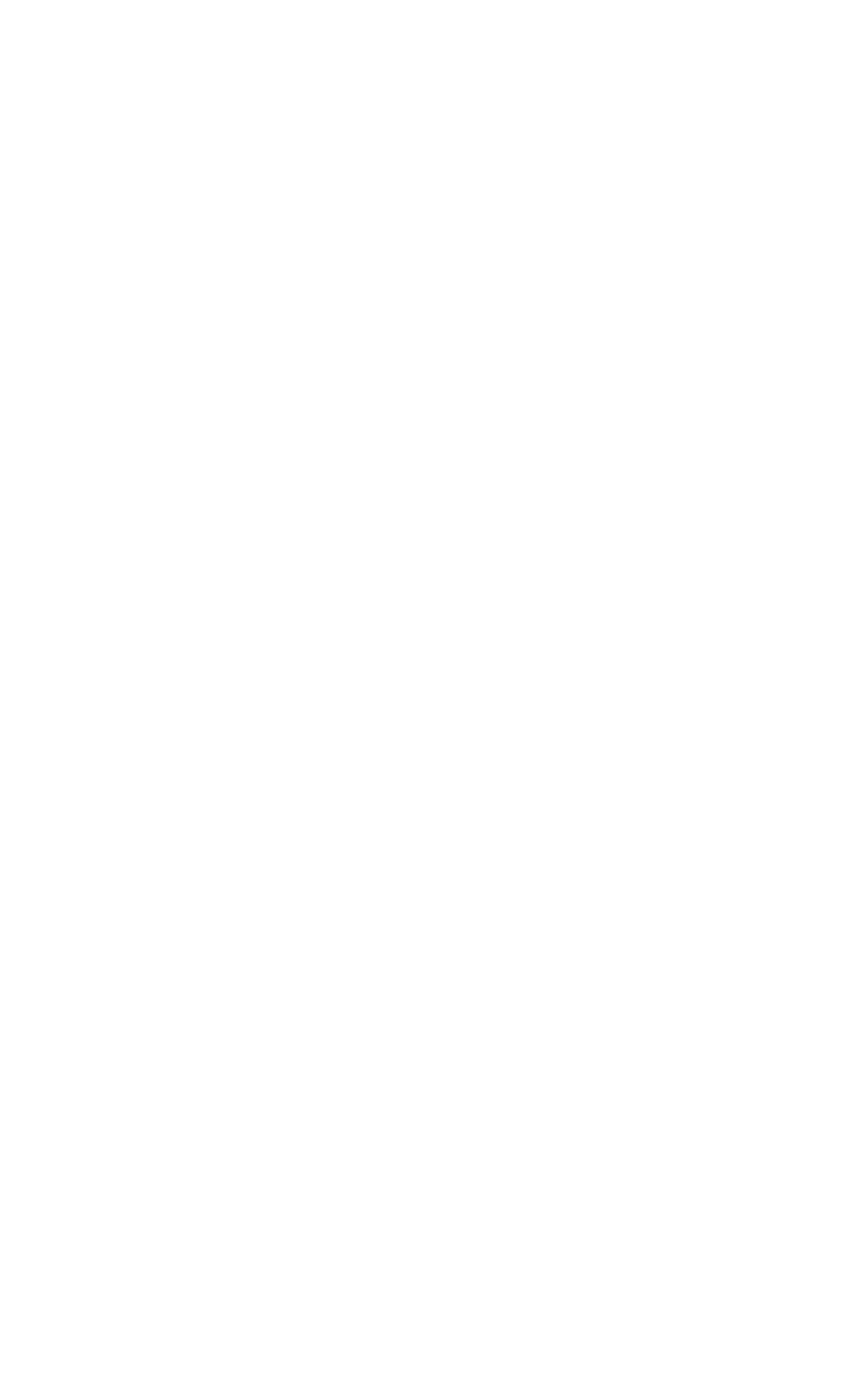# Colossians The Preeminent One

by Steven Houser

A Family Study through the Letter of Colossians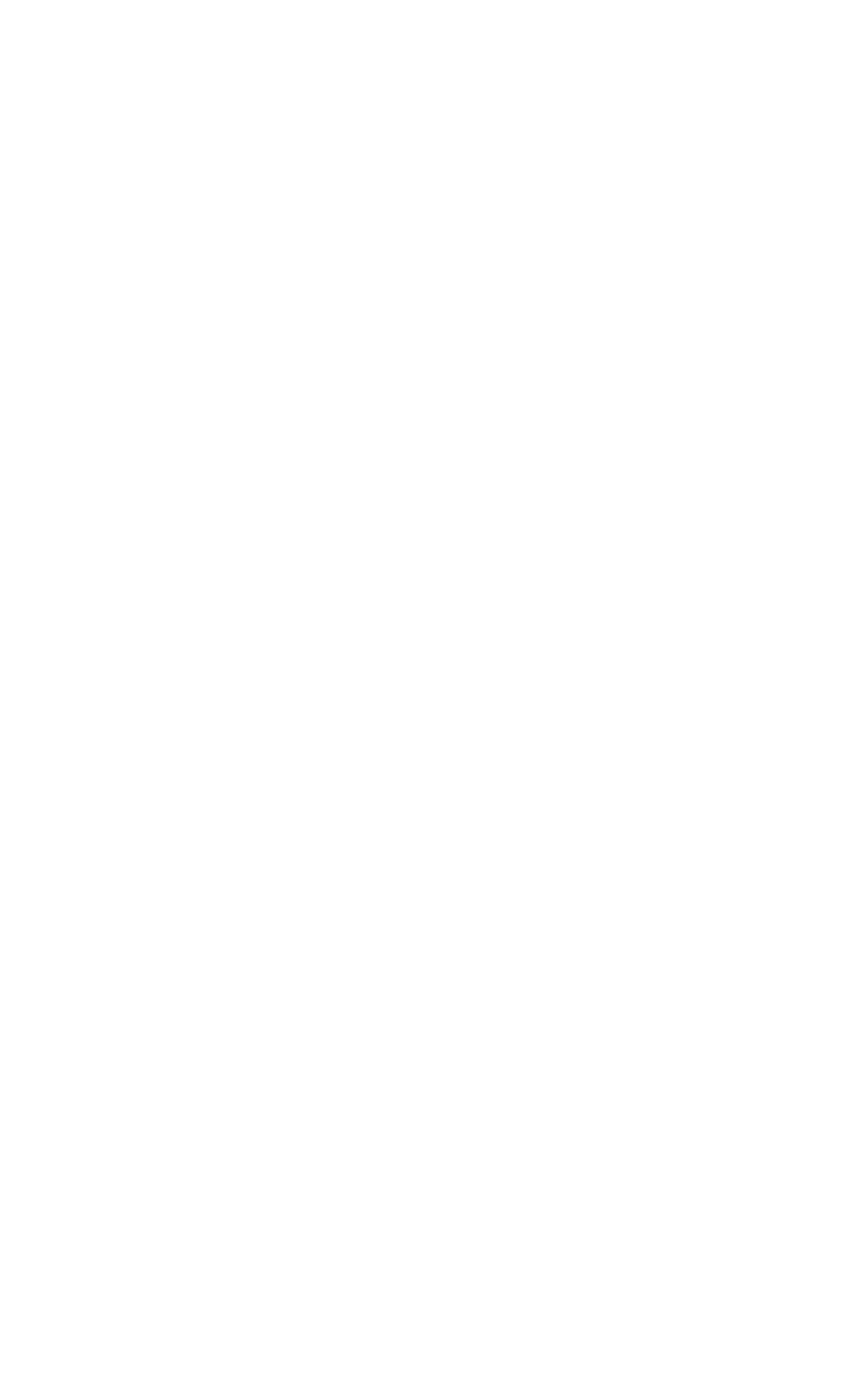

# TABLE OF CONTENTS

|                                                                                                                                                    | ( ) 9          |
|----------------------------------------------------------------------------------------------------------------------------------------------------|----------------|
|                                                                                                                                                    | $\blacksquare$ |
| CHAPTER 1                                                                                                                                          | 12             |
| 01 - THE WILL OF GOD<br>02 - RELOCATION<br>03 - PRE-EMINENCE<br>04 - RECONCILIATION<br>05 - A KNOWABLE GOD                                         |                |
| CHAPTER 2                                                                                                                                          | 32             |
| 06 - THE MYSTERY<br>07 - DEITY OF CHRIST<br>08 - CANCELED DEBT<br>09 - SHADOW VS SUBSTANCE<br>10 - DYING WITH CHRIST                               |                |
|                                                                                                                                                    |                |
| 11 - CHRIST IS YOUR LIFE<br>12 - PUT TO DEATH THE EARTHLY THINGS<br><b>13 - PUTTING OFF THE OLD</b><br>14 - PUT ON THE NEW<br>15 - A GODLY FAMILY  |                |
|                                                                                                                                                    |                |
| 16 - PRAYER & WISDOM #1<br>17 - PRAYER & WISDOM #2<br><b>18 - BROTHERS &amp; WORKERS</b><br>19 - MATURATION OF A CHURCH<br>20 - PAUL'S HANDWRITING |                |
|                                                                                                                                                    |                |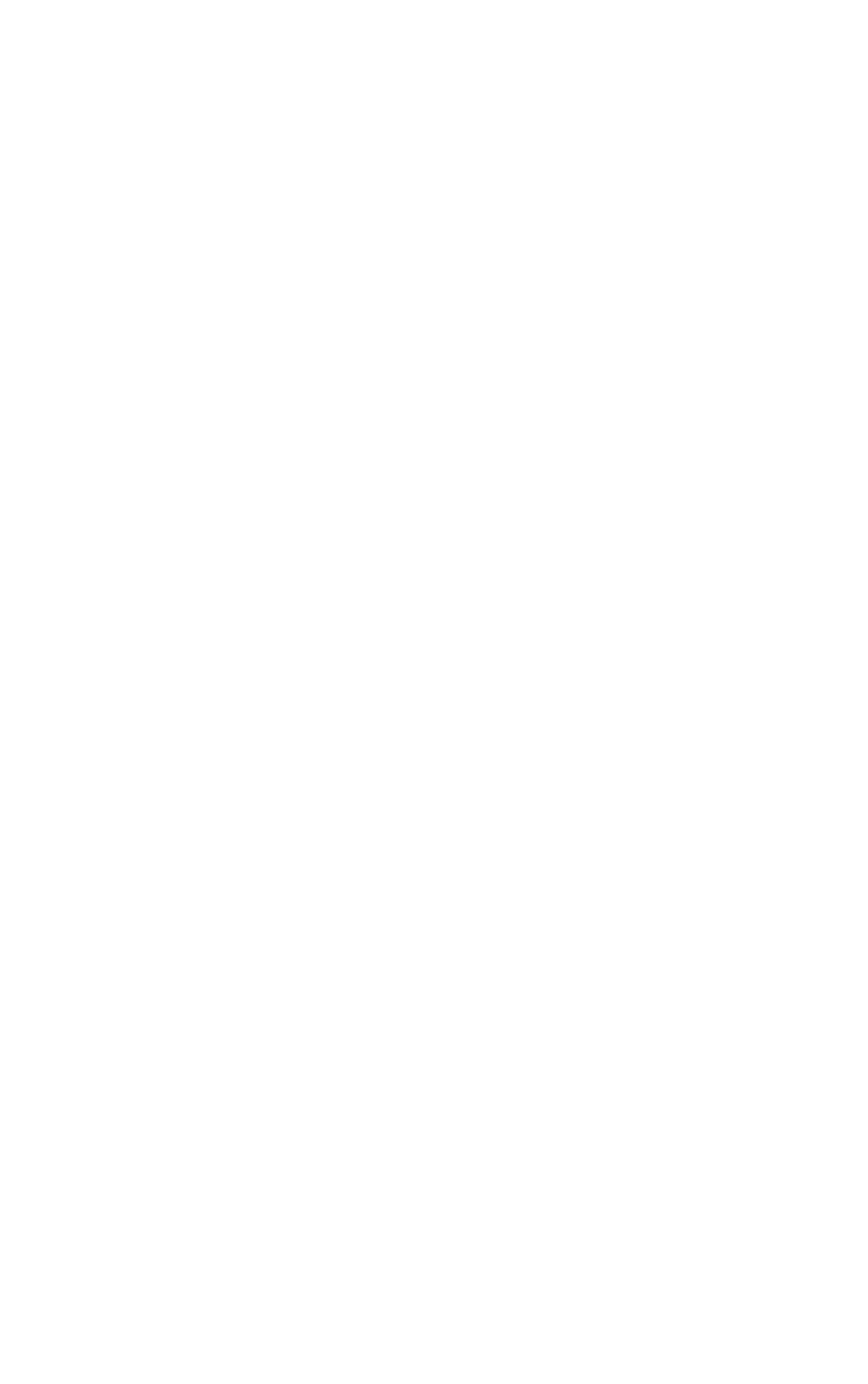# AUTHOR'S NOTE B R I N G IT HOME FAMILY STUDIES

There is no greater parenting moment then to watch our children begin to understand

deep truths of God. The moment it clicks and they ask real questions about the truths of scripture is a beautiful moment of grace for any family.

The Bring it Home family studies were written with these moments in mind. It is my hope that God will use this study as an opportunity to encourage your family devotions with moments that offer hopeful insight into your children's heart.

This study is meant to be a secondary resource to help invigorate your families study of scripture. Always have your Bible open next to this book, and please do not fall into the trap of neglecting to read the passage before the study. The power of any study of scripture is found in the words on the pages of the Bible.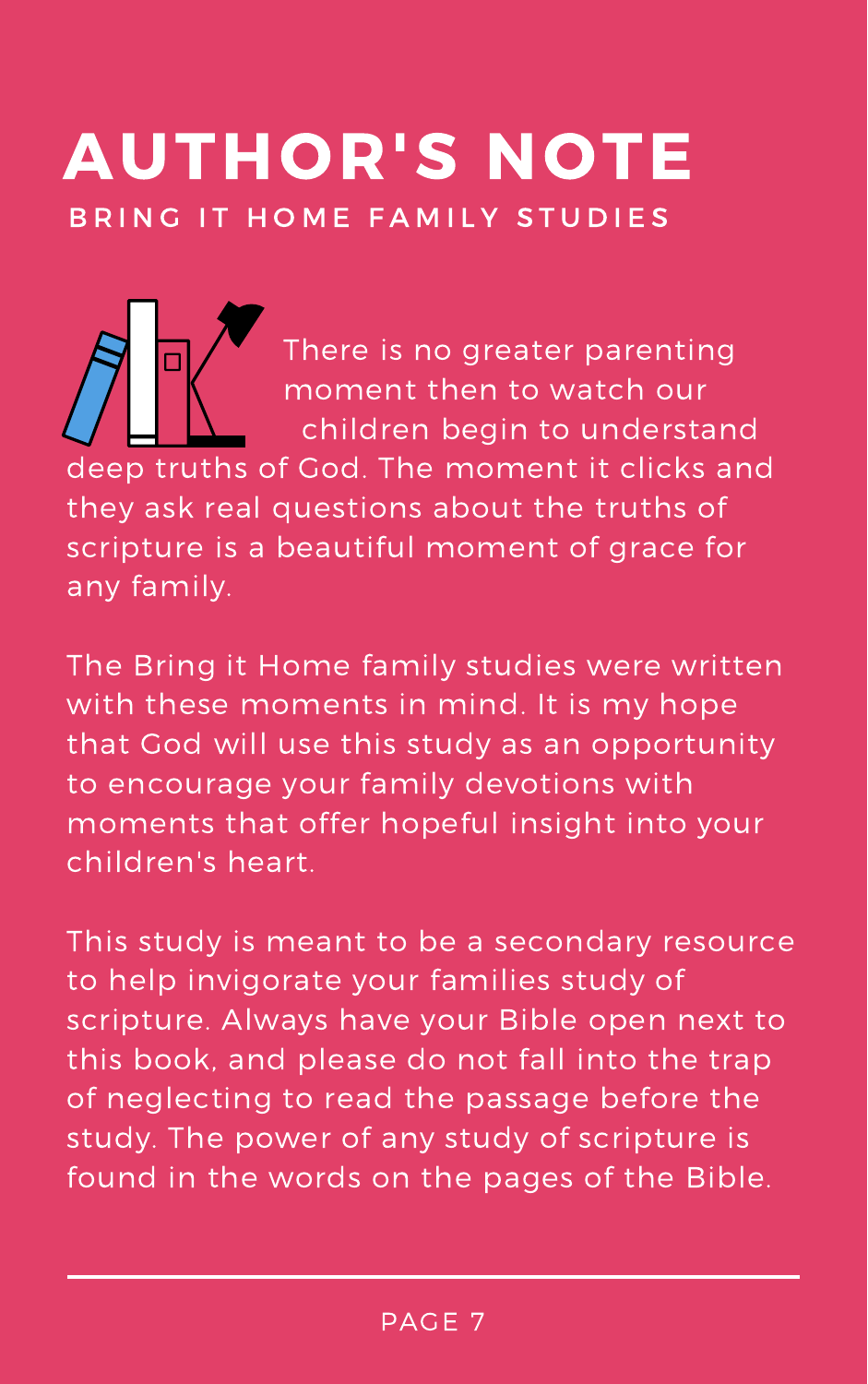There are a few features of this study that were added to help your family facilitate conversation around the truth that each lesson focuses on.

Helpful Thoughts: The helpful thoughts are thoughts gathered from great theologians and authors that help to emphasize the importance of the lesson.

Inductive Study: The inductive study section allow you and your family to organize your thoughts about the passage in a helpful way. Whether writing down details in observation or trying to understand them in the interpretation section or brain storming

applications; your family will benefit from the deep work to mine truth.

Think about it: The section is free form and allows your family room to respond to the reading.

Author Notes: Lastly, throughout the book you will find author notes. These are very personal ways that truths in the lesson have inspired me.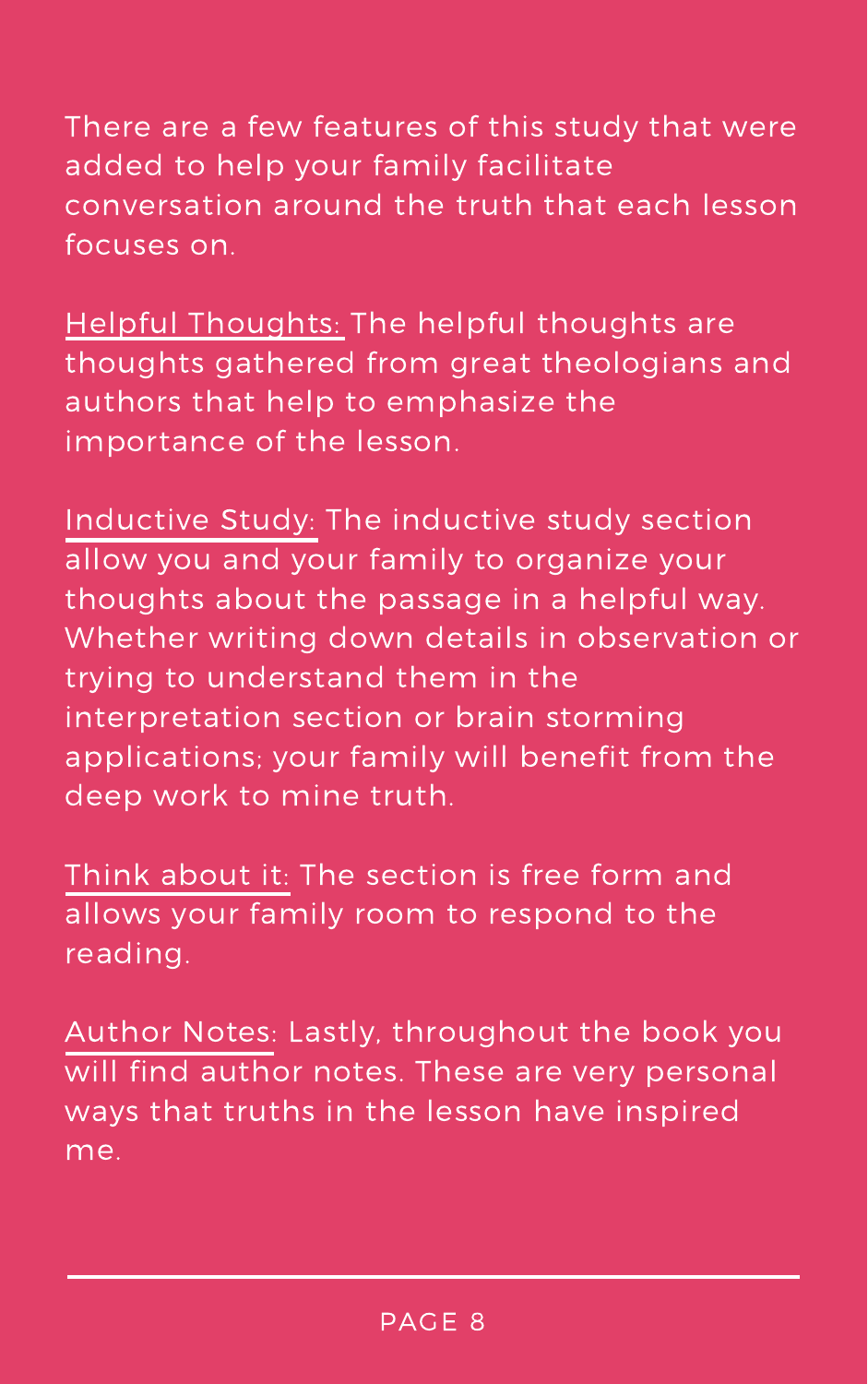## INTRODUCTION TO THE LETTER OF COLOSSIANS



The letter to the Colossians was addressed to the church in the city of Colossae; a city belonging to the Roman province of Asia Minor, found in modern day Turkey. This church was most likely started by Epaphras, a follower of Jesus who was trained by Paul the Apostle. Paul describes Epaphras as a fellow minister of Christ (Colossians 1:7-8), who had faithfully taught the Colossian people the message of salvation, and struggled for them in prayer. Epaphras seems to have kept in touch with his discipler and even joined him on one of his missionary journeys; visiting Paul in prison. It is thought then that though Paul may have never visited the Church at Colossae, he had a deep love for them because of the time he spent with Epaphras. It was Epaphras visit that prompted this letter to the Colossian Church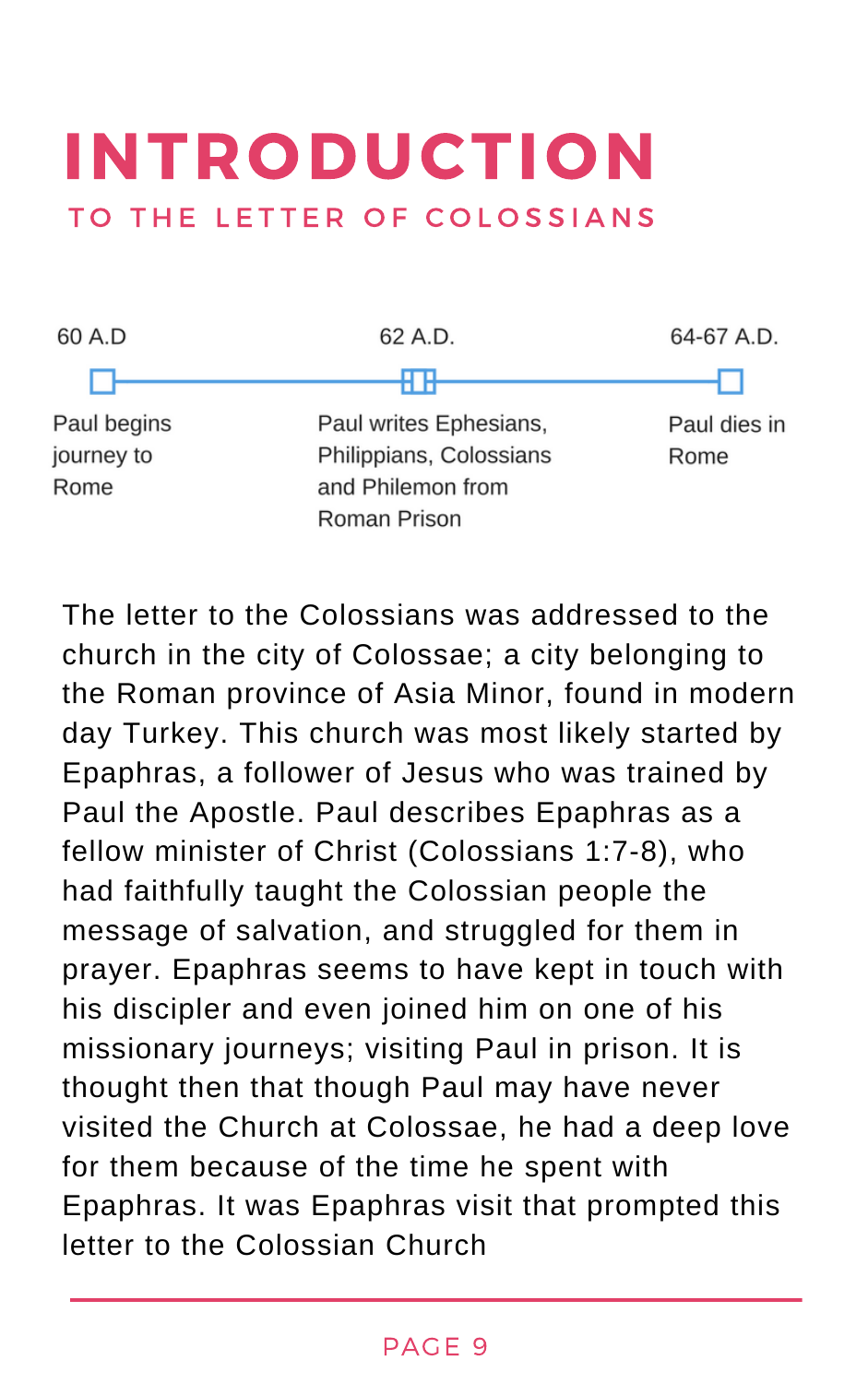

In each of Paul's letters we see themes emerge. This is because he is writing to real churches filled with real people who are

**THEME WHEEL** Colossians

all dealing with real struggles. His writing is always to encourage and challenge them follow Christ alone and not to fall into the trap of adding or subtracting from the Gospel. In his letter to the Colossians, Paul's theme is clearly the preeminence of Jesus and sufficiency of His sacrificial death.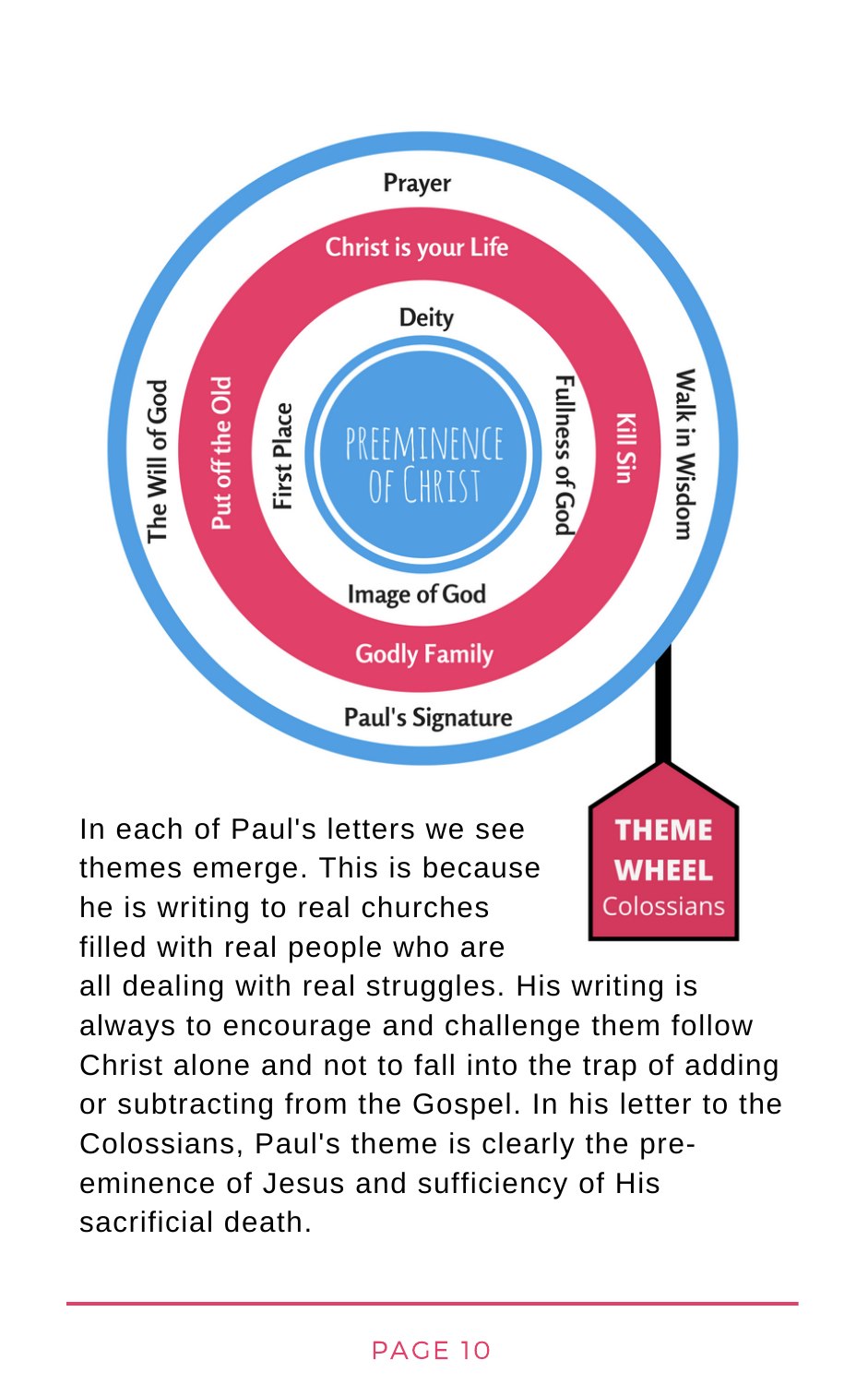Having received reports from Epaphras, Paul pens this letter to encourage and correct the believers in Colossae between the years 60-62 AD.

Paul targets the church's slip from the truth of the Gospel by focusing on the major themes of the sufficiency of Jesus and the significance of His sacrificial death. Paul often makes mention of the darkness of a life before Christ; a life most likely rooted in passion chasing and idolatry, which was characteristic of the Roman culture. These vices, combined with rising social and political pressure on Christians was a mixture prime for deteriorating faithfulness.

This problem was not isolated to the Colossian church. All across the Roman world, churches were being planted by Paul and his associates that were subject to the same kind of temptation. Paul wrote this letter for the purpose of being distributed among the Greek church network that included the churches at Colossae, Laodicea, and Hierapolis. He praises the work of Epaphras among each of these cities and instructs this letter to also be delivered and read to Laodicean church (Colossians 4:16).

Philippians  $\leq$  Colossians  $>$  1 Thessalonians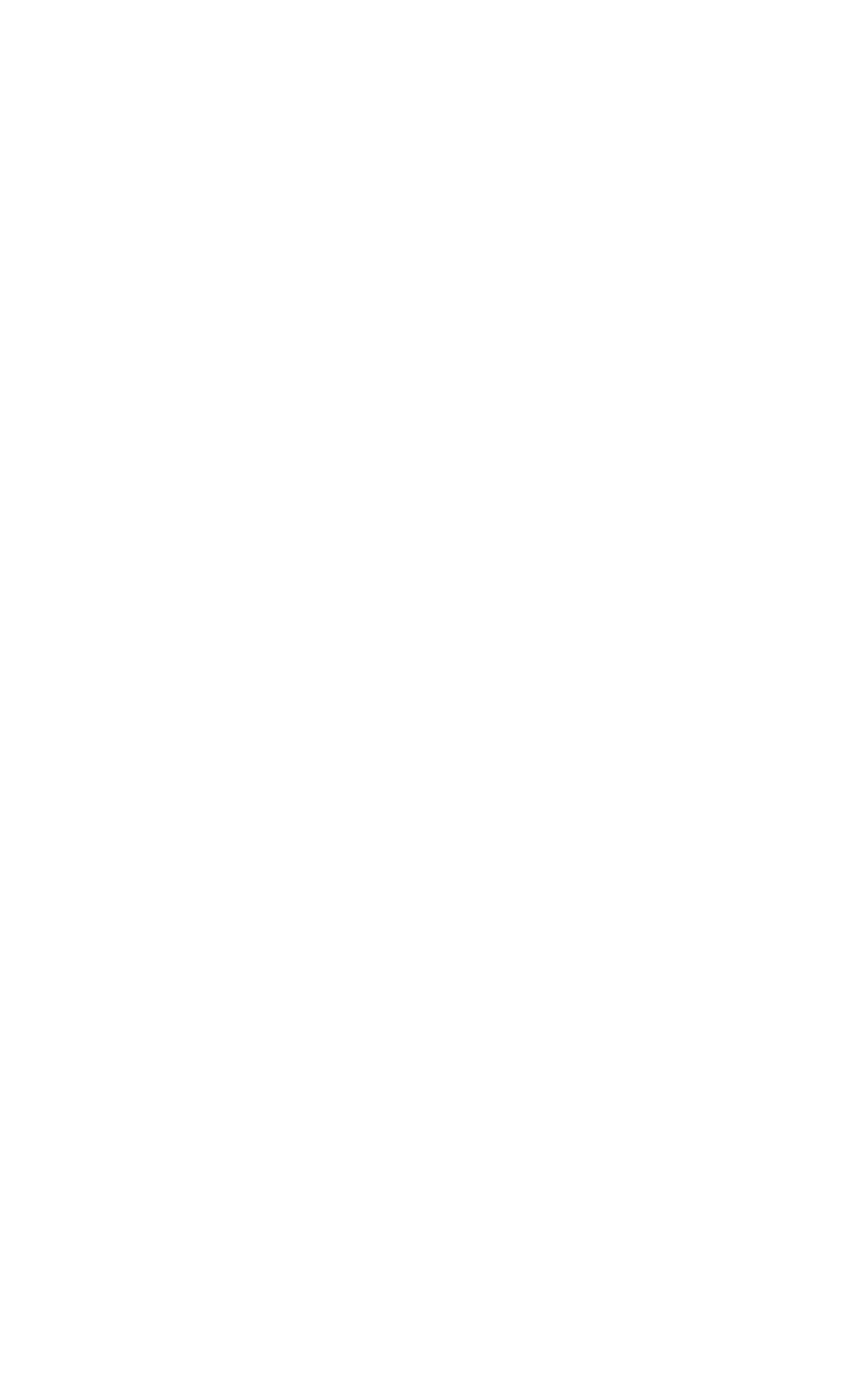# Colossians 1

## T H E C H U R C H

PAUL'S PURPOSE FOR WRITING THIS LETTER WAS TO ENCOURAGE AND CORRECT THE COLOSSIAN CHURCH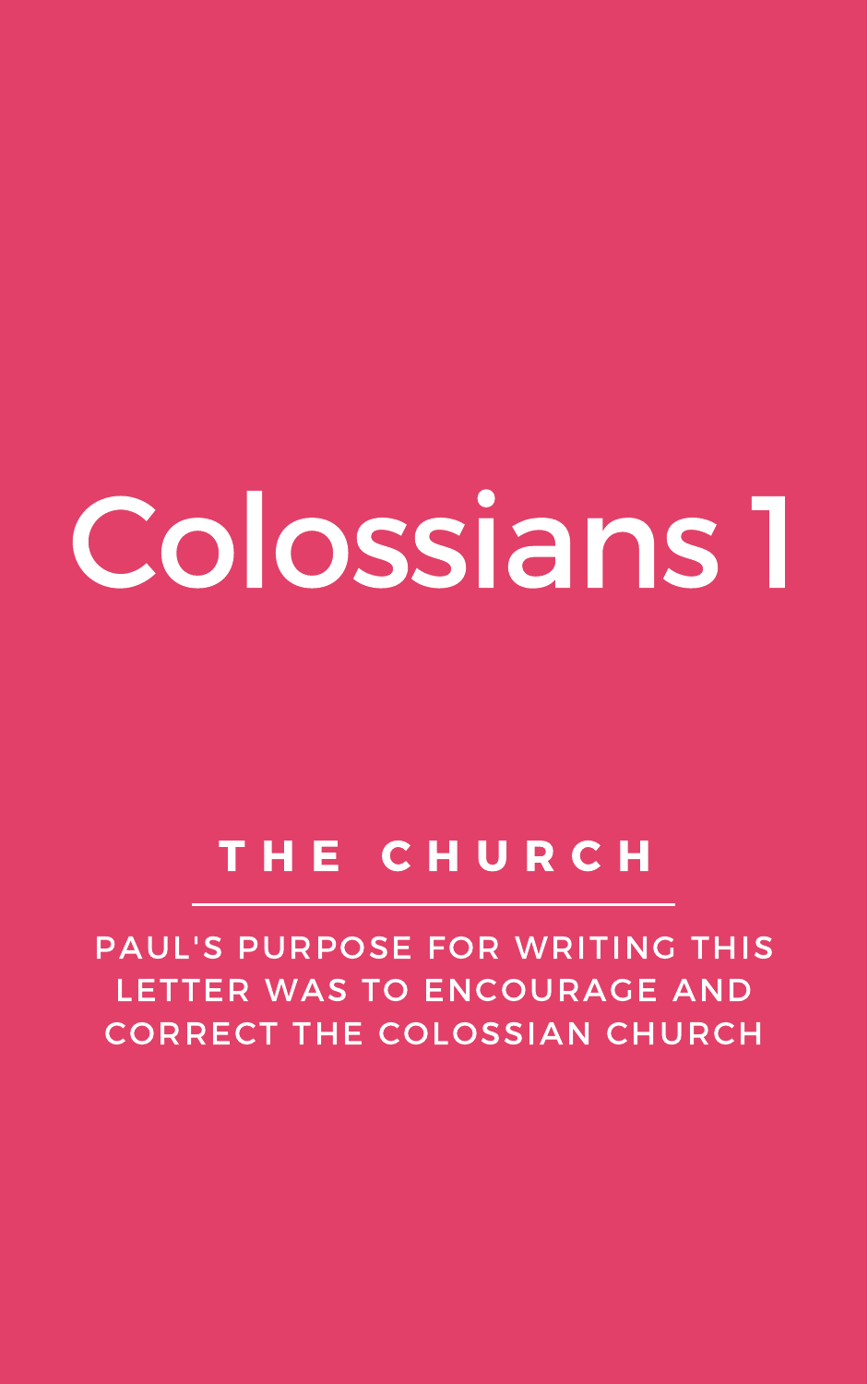# THE WILL OF GOD R E A D COLOSSIANS 1:1-8

Each of Paul's letters begin with an introduction. He introduces himself as an apostle, clarifying his authority straight away. He was called by the will of God and set apart for the ministry of the Gospel; sent to be a witness to the resurrected savior and a bearer of the message of reconciliation.

Paul was sent by the will of God, as a servant of God, with the message of God; specifically to the non-Jewish people in the Roman world. His calling from God was daunting and difficult, but he believed that God's will was more important that his own comfort.

God's will is worth following no matter the difficulty that lies ahead. Christians have dealt with persecution, disease and even death with great dignity and grace, because they are comforted by their faith in the will of God.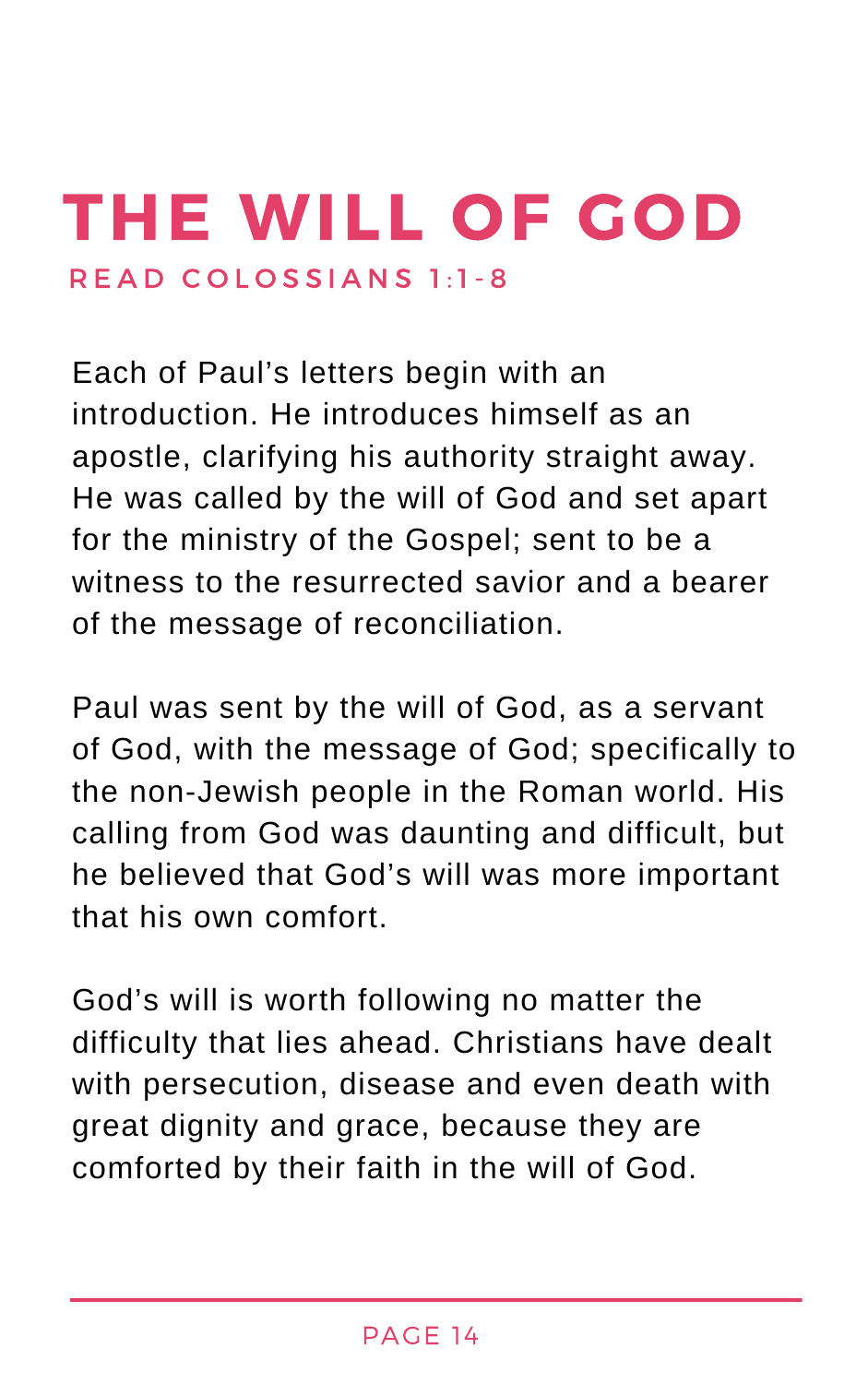#### PAGE 15





"By the will of God; not by the will of men, for he derived no authority and power, nor received any doctrine from men; nor by his own will, of his own head, by any usurpation of his; he did not take the office upon himself, but was invested with it, according to the secret will and purpose of God"

#### **JOHN GILL**

The safest place we can find ourselves in this life is within the will of God. Paul was sent by the will of God, as a servant of God, with the message of God.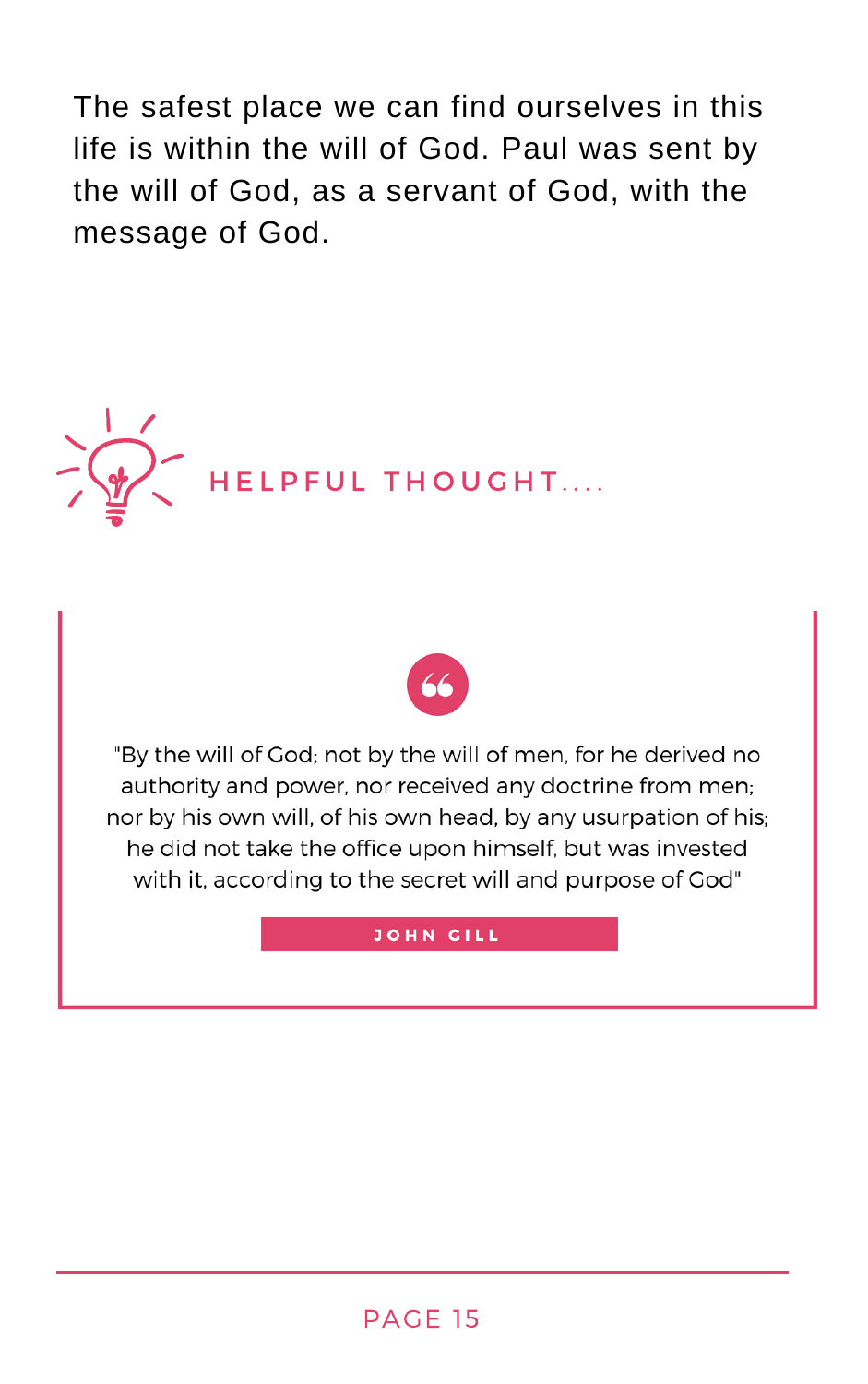



#### 1 ) O B S E R V A T I O N S

## 2 ) I N T E R P R E T A T I O N S

## 3) A P P L I C A T I O N S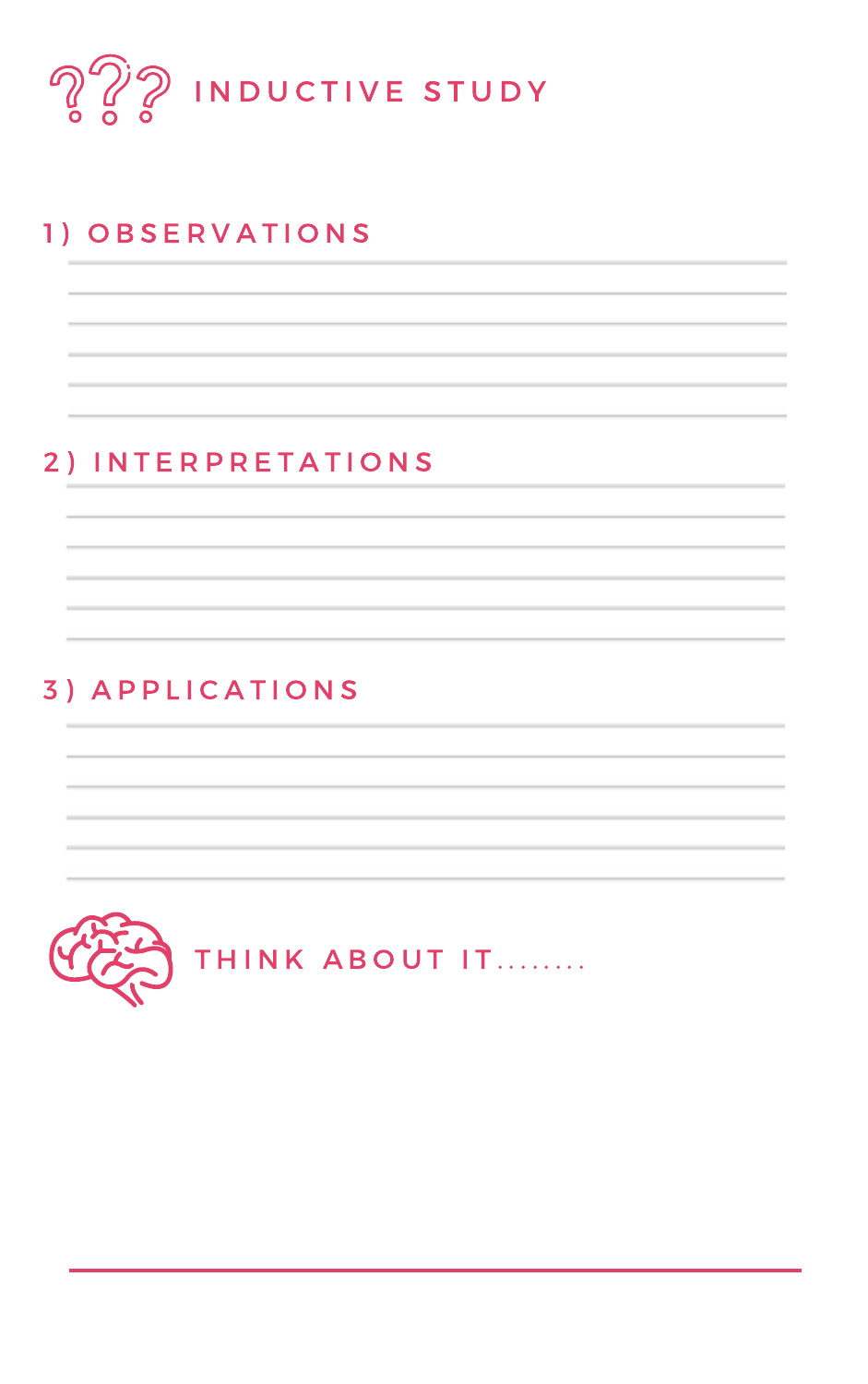# RELOCATION R E A D COLOSSIANS 1:9-14

Light and dark are vastly different. In the dark we get lost and confused; in the light we can see our surroundings and find our way home. Darkness brings mystery and glume; the light illuminates and brightens. Darkness represents evil and death; light represents good, hope and life.

Paul describes salvation as a glorious rescue from the domain of darkness, and a deliverance

to the kingdom of God's beloved Son. The truth of the Gospel is that we were in the dark and unable to find our way to God, yet God sent Jesus to shine brightly into our darkness and enlighten our souls to the beauty of His holiness.

This relocation is offered through the forgiveness and removal of sin, by an opening of blinded eyes and a passionate pursuit of the holiness of God; all of this is obtained by faith in the promises of God.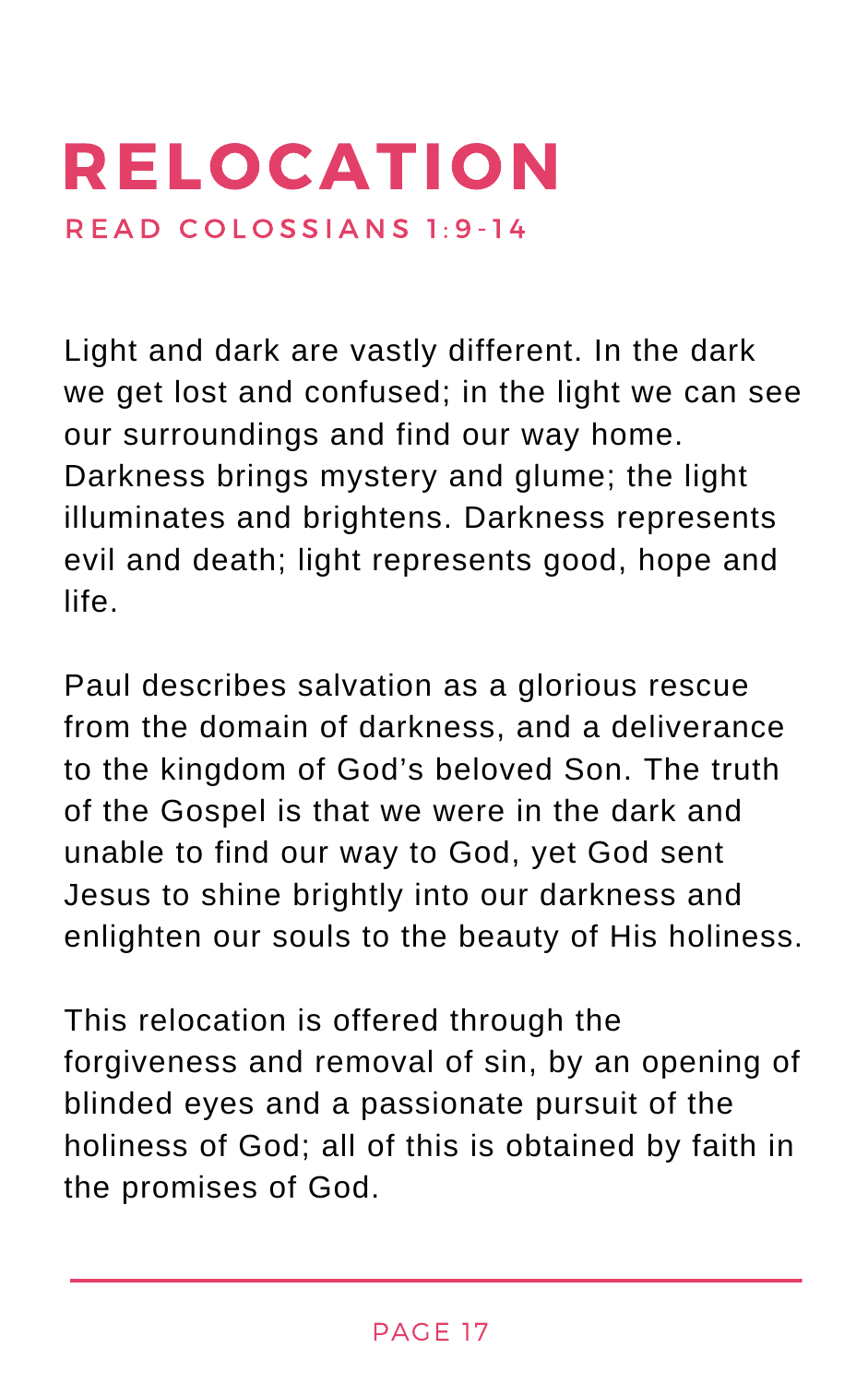Since being freed from slavery in the kingdom of darkness, we turn in affection to serve our King in His domain of pure light. Our thankfulness and love motivate our service and give us constant hope as we stay near our Savior.

#### PAGE 18







#### **JOHN CALVIN**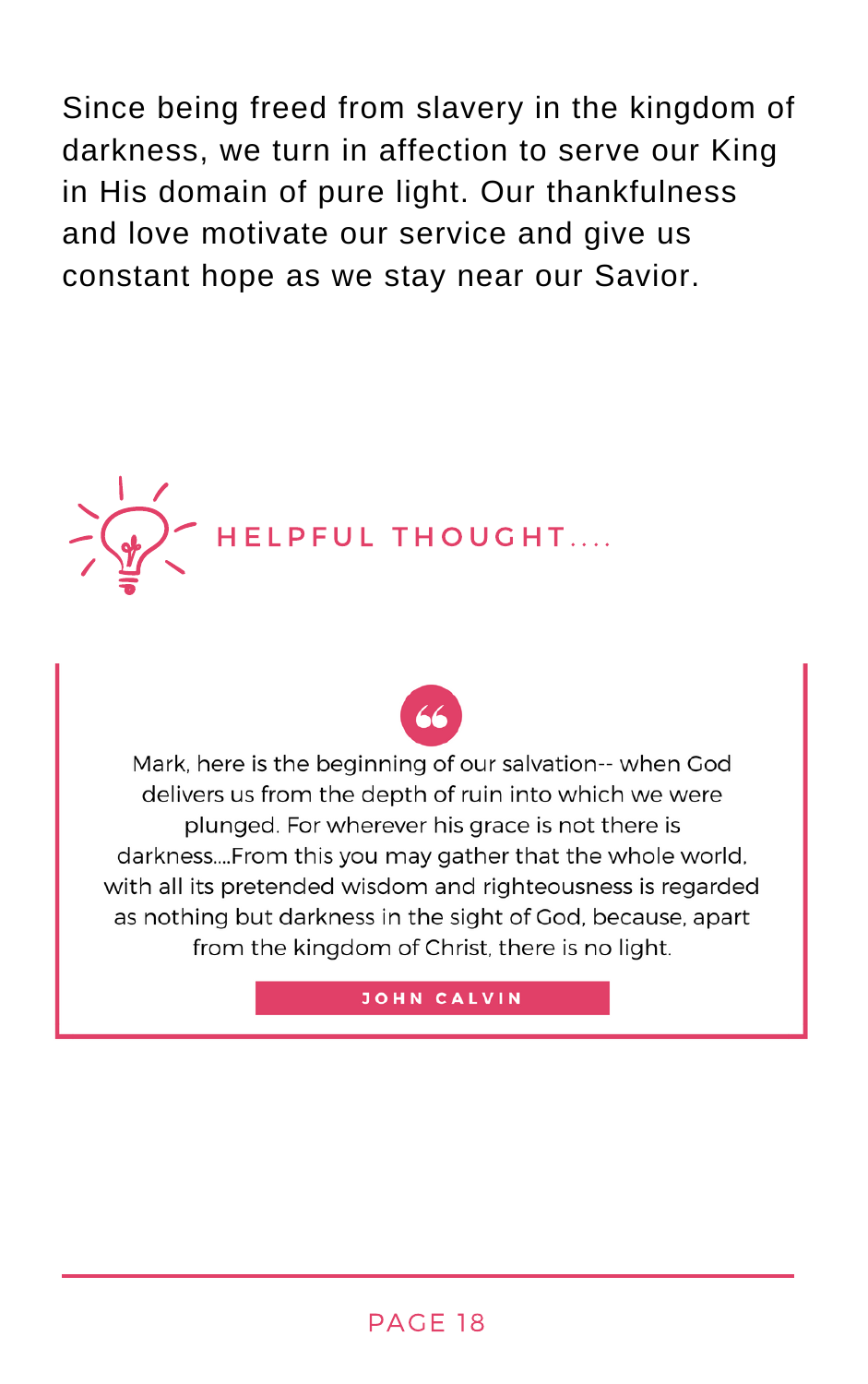

#### PALE 19 PAGE 19



## 1 ) O B S E R V A T I O N S

#### 2 ) I N T E R P R E T A T I O N S

#### 3 ) A P P L I C A T I O N S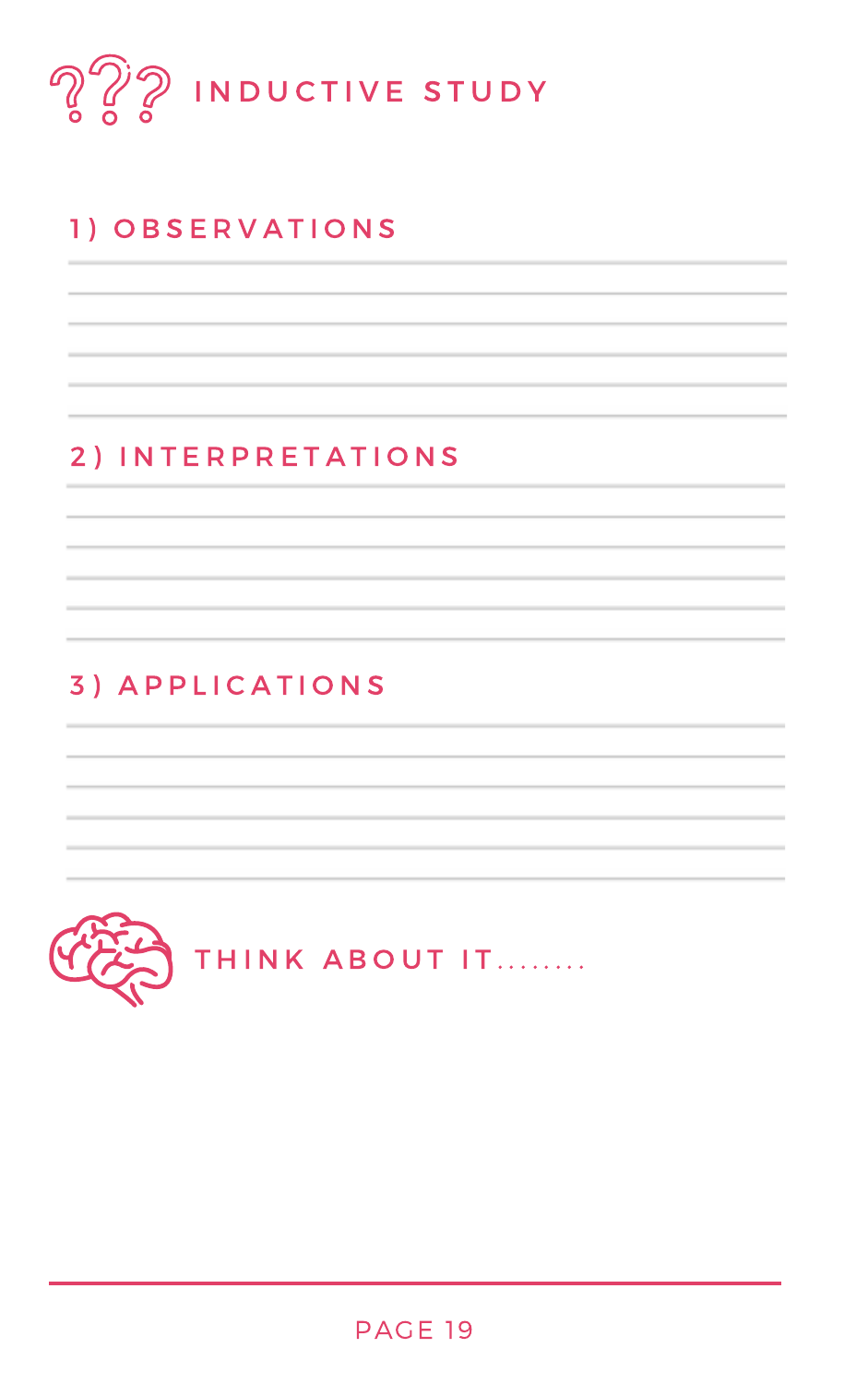We all have people in our life who are special, who hold personal significance to us. Generally our immediate family members (grandparents, parents, and siblings) have a special place in our hearts, but also friends, teachers, writers, or musicians can take on a special significance in our lives. What makes these people special to you? What makes them different than others? Sometimes these questions can be hard to answer.

## PRE-EMINENCE R E A D C O L O S S I A N S 1 : 1 5 - 2 0

For a Christian, Jesus holds a special place in our lives. We believe in Him. We trust His words. We follow His teachings. We look to Him as an example and we believe that one day we will live forever with Him.

What is it that makes Jesus so special? Why do Christians claim allegiance to Him? The answers is simple and especially plain in this passage. The Son of God, to whom believers belong after being transferred into His kingdom, has no equal. He is preeminent over all things because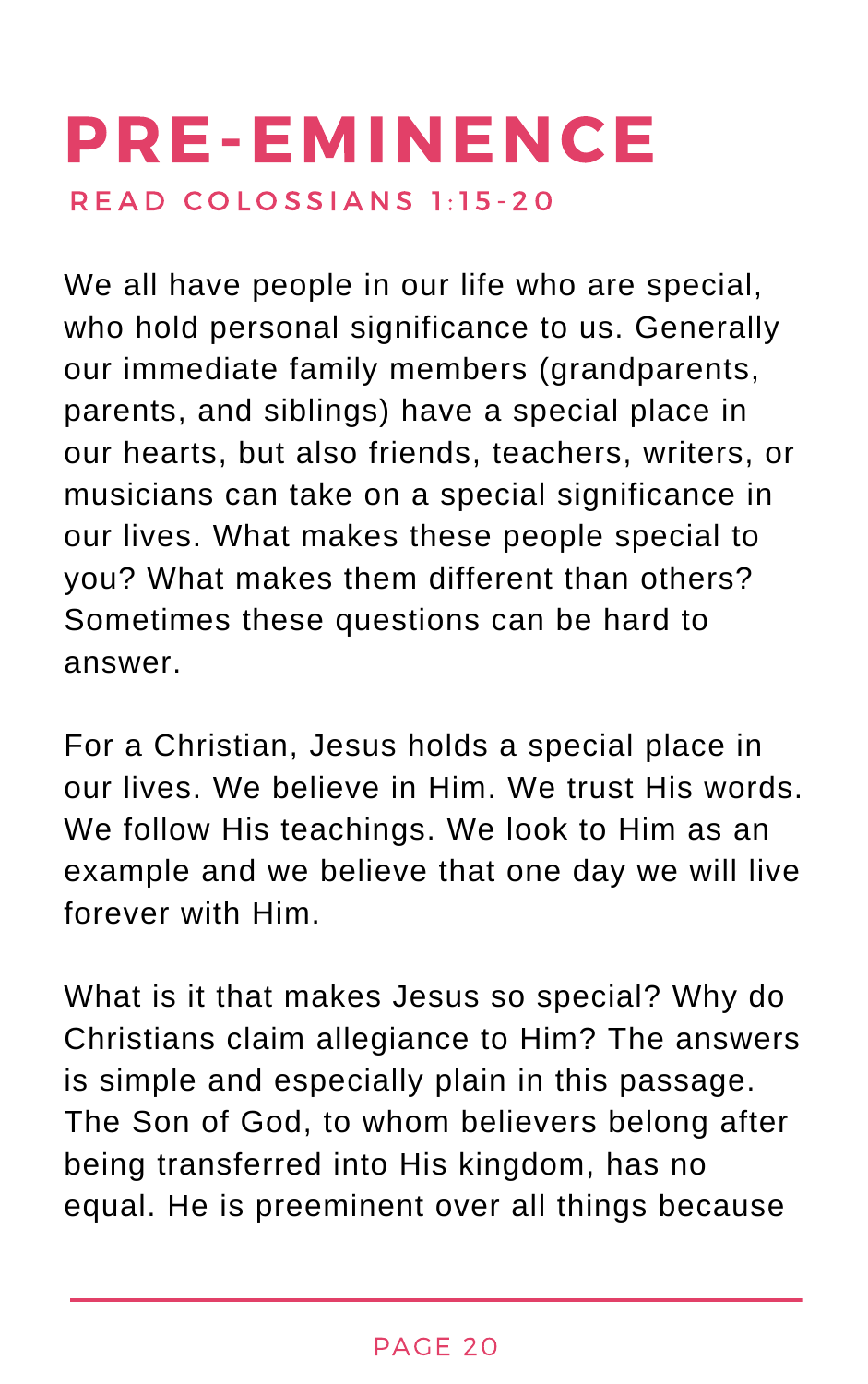"All things were created through Him and for Him." He belongs in the first place, before all things, because all things are held together by His power. And in Him, the fullness of God was pleased to dwell. Christians have experienced the truth of Jesus' true identity and the benefit of a relationship with Him. We believe that He is worthy of all honor and praise; of our worship and adoration; of our bowed knees before His pre-eminence.

#### PAGE 21





Beneath the dark clouds that hide the sun, we mourn the absence of the great orb of day, but think how brightly the sun is shining above those clouds! Borrow an eagle's wings and soar above the clouds, and then you shall see the sun shining in his strength. So is it with Christ, the Sun of Righteousness! Get away, by faith, from this poor earth, and you shall see Him shining in His glory, whether it is day or night, summer or winter!

CHARLES SPURGEON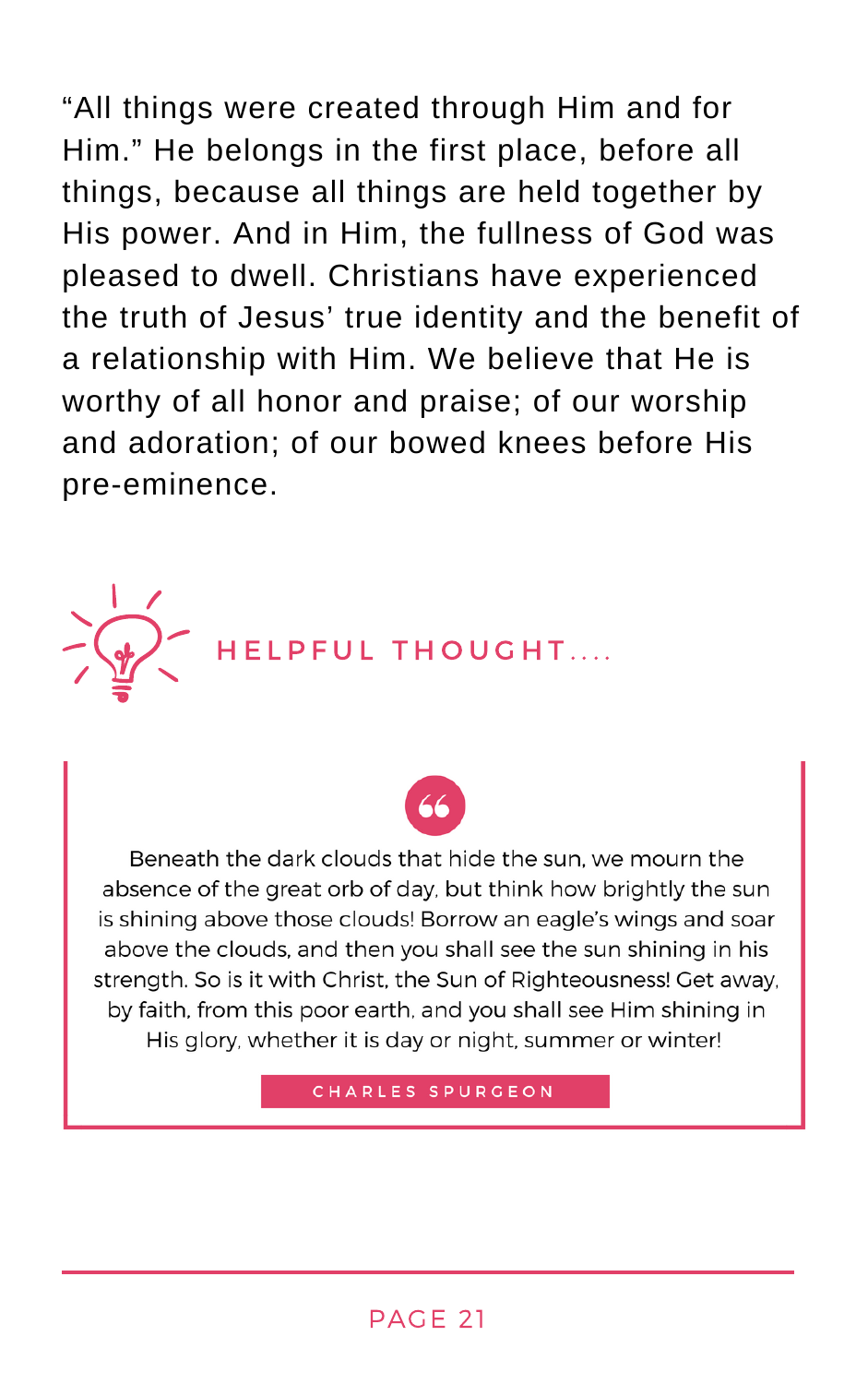



#### PAGE 22

## 1 ) O B S E R V A T I O N S

#### 2 ) I N T E R P R E T A T I O N S

#### 3 ) A P P L I C A T I O N S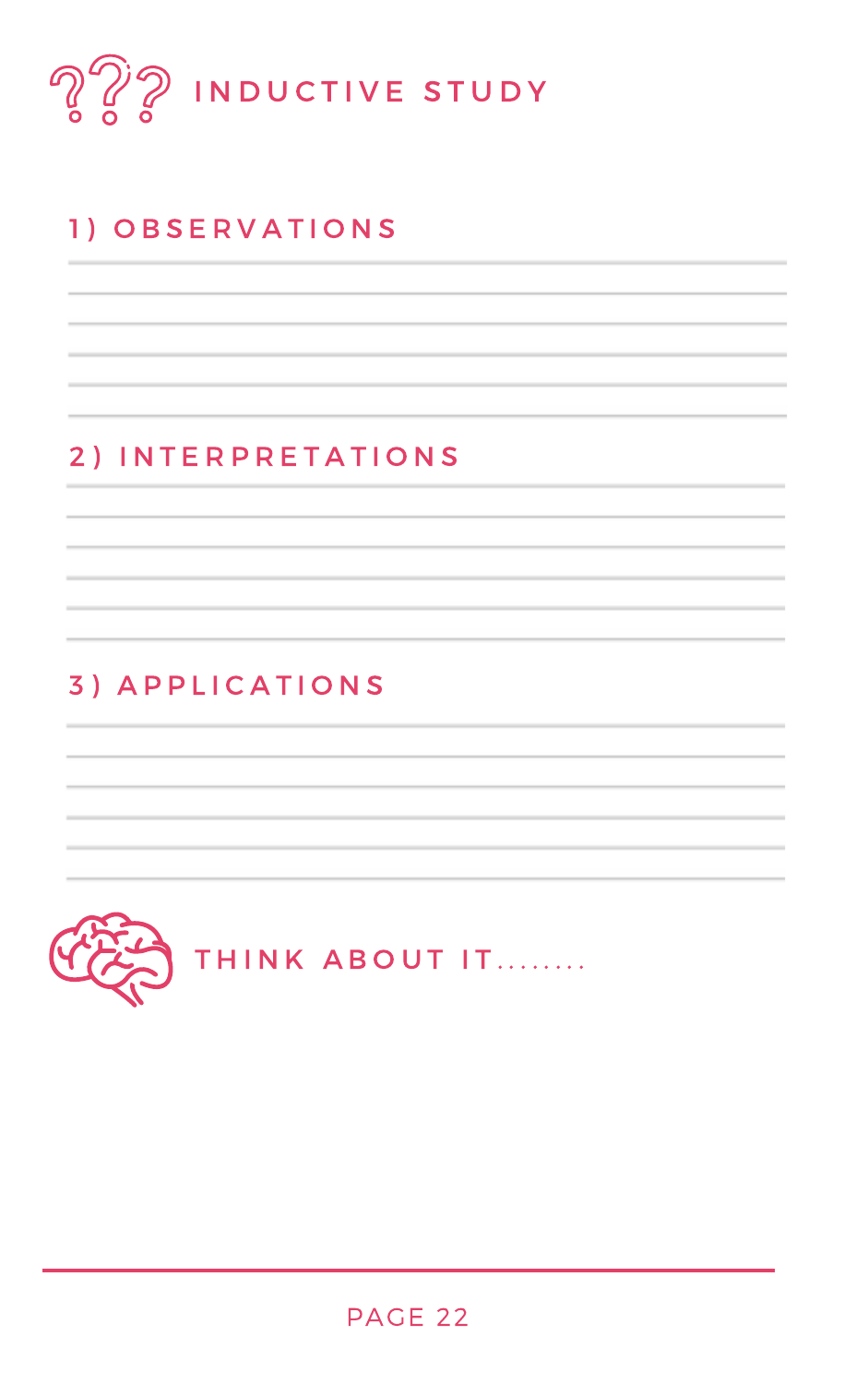# AUTHOR'S NOTE COMFORTED IN PAIN

In January 2013 our daughter was born with complications in her lungs. The diagnosis was grim and she immediately entered a fight for her life. This was a scary and painful time as we faced the brevity of life and questioned the purpose of pain.

Why did our daughter have to face death so early? Why did her mother have to recover before being able to hold her daughter? Why couldn't we hold her and fight with her in the NICU? And ultimately what would we believe if she were to die?

We knew the truth about sin and the corruption that it caused. This sin-filled world is a pain-filled world. We all experience pain in this life; if you are experiencing pain right now, you are not alone. Sin has caused a curse on creation that leads to pain and death. We knew this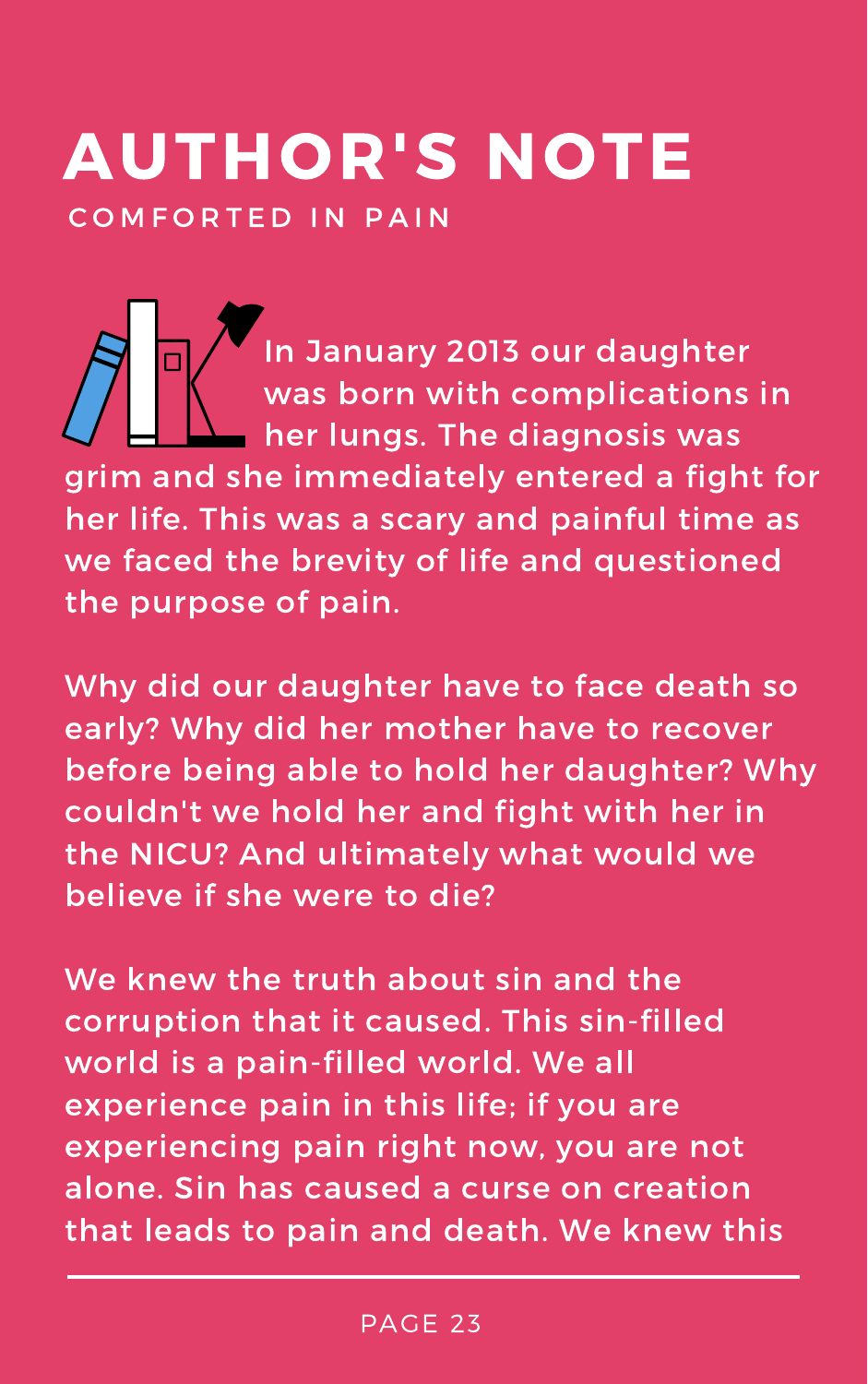to be true, yet there is very little comfort in knowledge of the problem.

During this time we turned to scripture. Colossians 1:15-20 was a passage that gave us great comfort as we sought for hope in midst of our pain. Our comfort is that our daughter was created by Jesus and for His own purpose. That meant that she would honor Him in her life and death, no matter how many breaths she breathed along the way. As hard as that was to face, there is comfort knowing that our God is in control and that her life was in His hands.

It makes no difference what you are dealing

with in this life, Jesus is the preeminent King. All things belong to Him and He holds them all together by the power of His word. He is in control and will work all things together for the glory of His name and the good of His people. Take comfort today in your sovereign Lord.

#### PAGE 24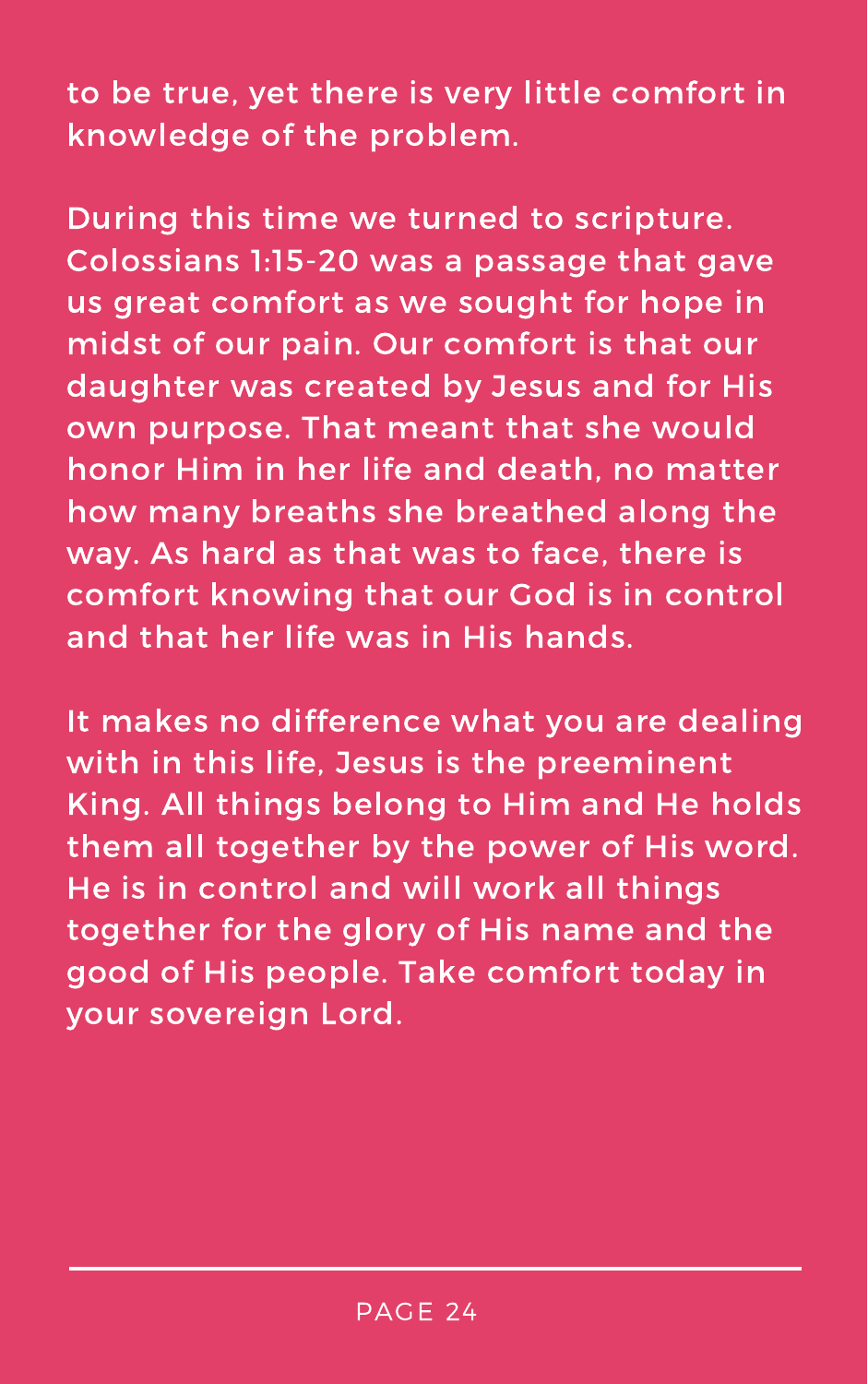In the beginning the world was good and right. The creator was pleased by walking throughout His creation, maintaining close relationships with His creatures. He was very pleased with everything that He had created and had a special appreciation and love for the people whom He had created to work His garden and worship Him. Yet sin, which entered creation through these people, destroyed the innocence of creation itself; setting creation on a spiral to futility and the mess of the curse.

## RECONCILIATION R E A D C O L O S S I A N S 1 : 1 9 - 2 3

In the midst of the problems caused by sin, Paul tells us that it pleased God not only to walk with His creation again through Jesus, but also to work reconciliation of all creation through Him. Reconciling all things, both heaven and earth to himself through the blood Jesus spilled on the cross.

The reconciliation and restoration purchased by the sacrifice of Jesus would change the fate of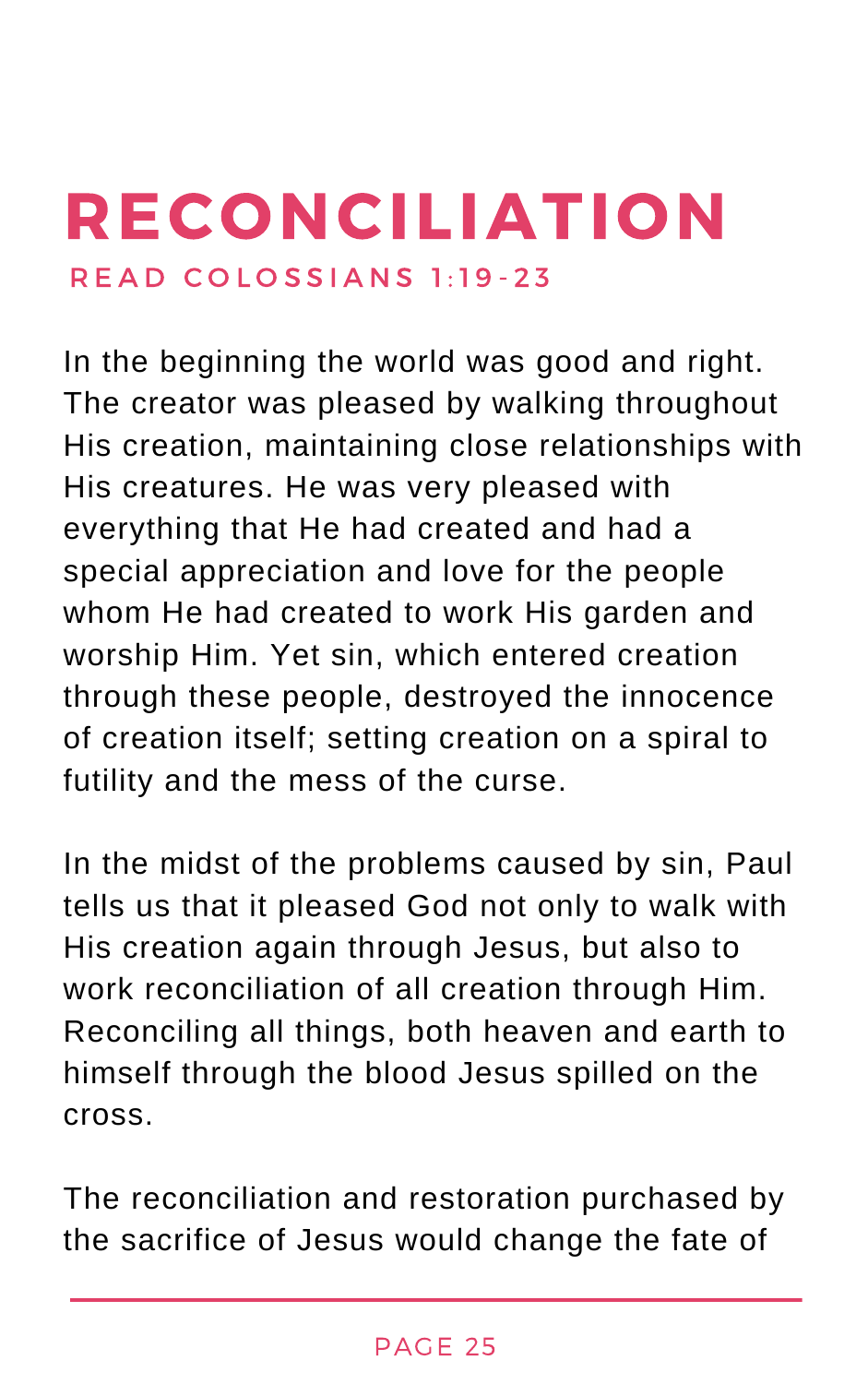people (like you and me) who have been led away from God by our sin. Offering forgiveness for evil deeds, Jesus presents His people holy and blameless before their creator.

#### PAGE 26





He is the mediator of reconciliation, who procures peace as well as pardon for sinners, who brings them into a state of friendship and favour at present, and will bring all holy creatures, angels as well as men, into one glorious and blessed society at last: things in earth or things in heaven

#### **MATTHEW HENRY**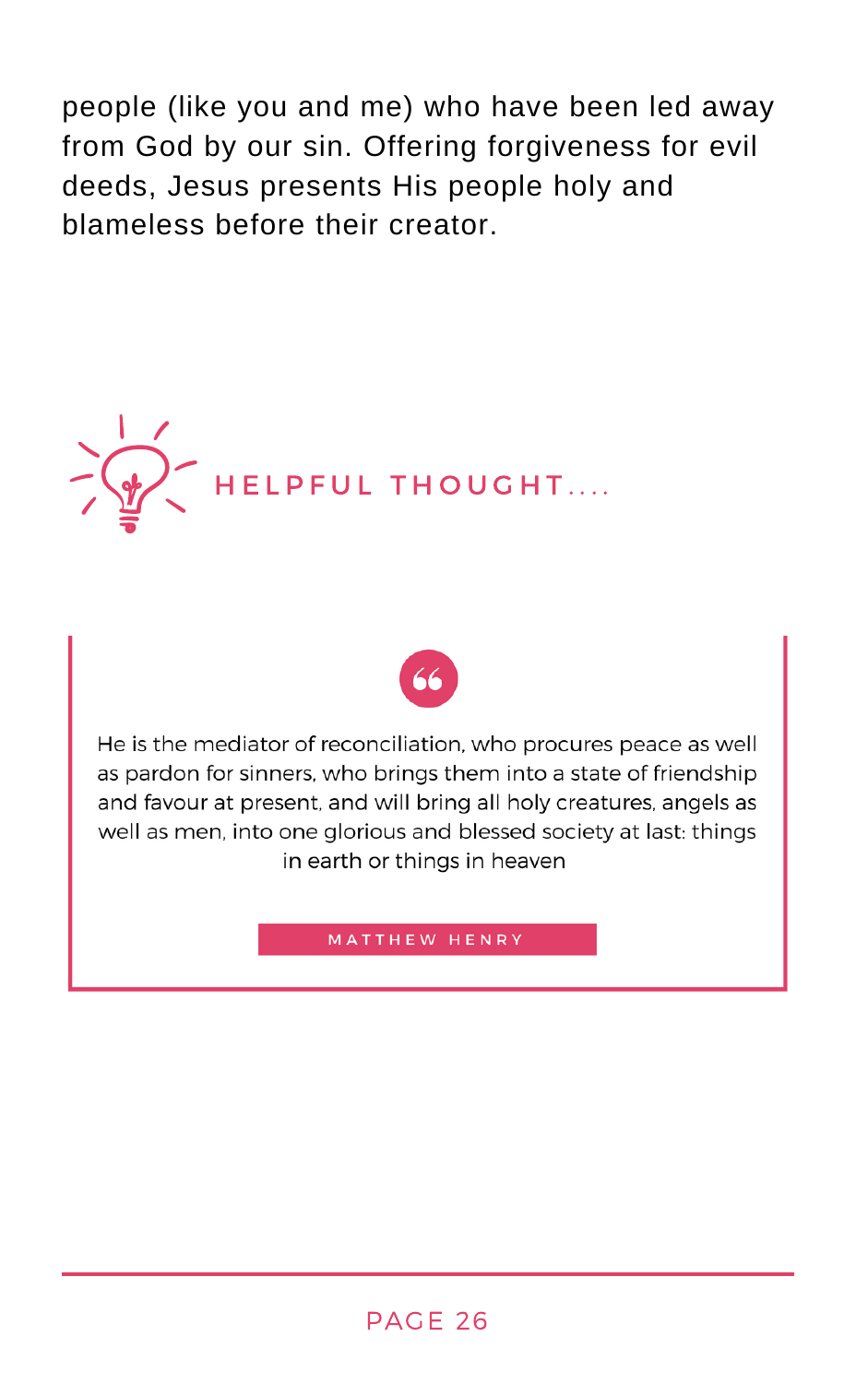

#### AUE Z / PAGE 27



## 1 ) O B S E R V A T I O N S

#### 2 ) I N T E R P R E T A T I O N S

#### 3 ) A P P L I C A T I O N S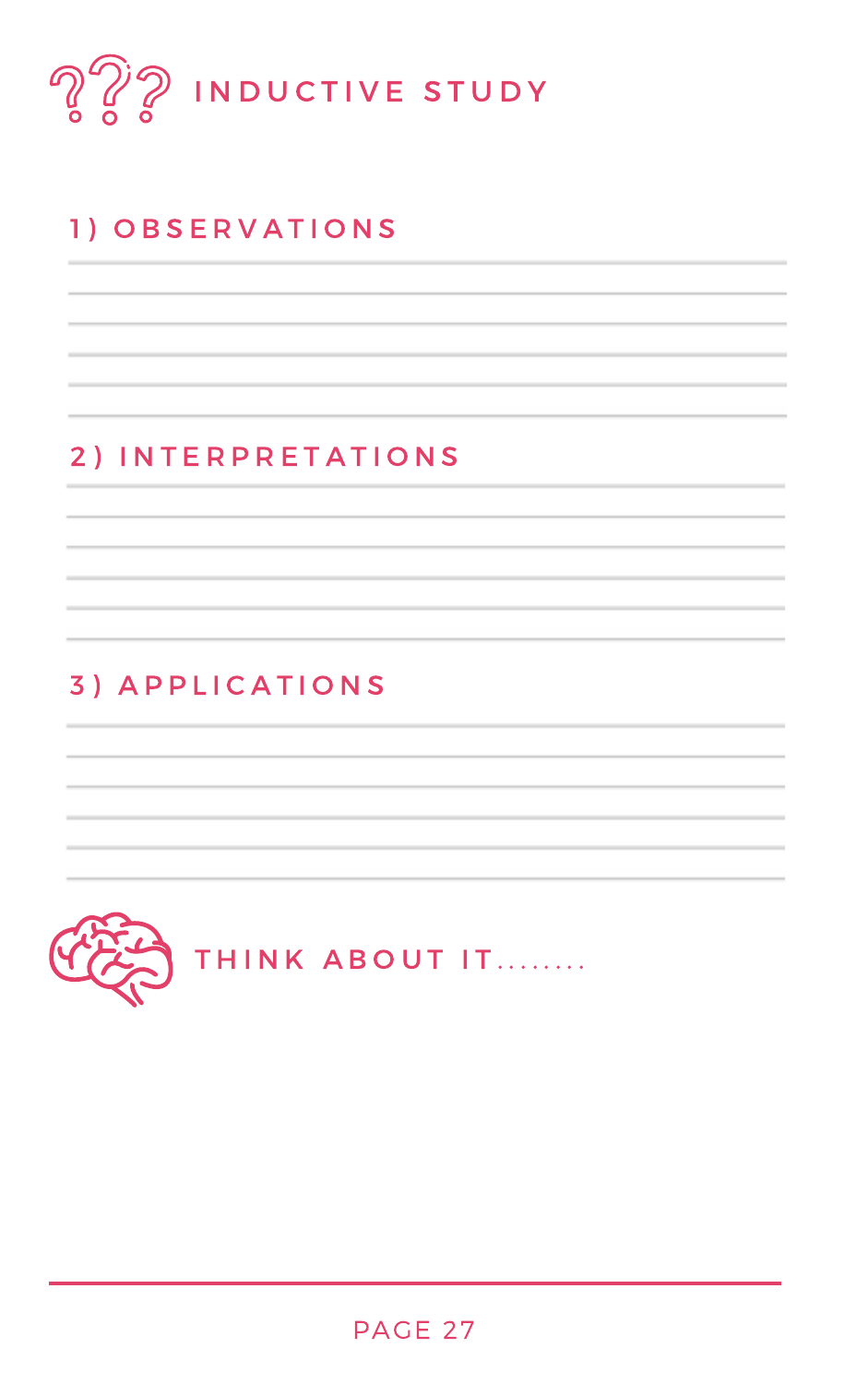God's will for Paul was a ministry of introducing all people (especially non-jewish people) to the knowable God. Paul's experience of the risen Christ convinced him that God had revealed Himself in Jesus and would be available for all who would believe in Him.

# A KNOWABLE GOD R E A D C O L O S S I A N S 1 : 2 4 - 2 9

This ministry would bring suffering and struggle to the apostle, yet he counted his life as nothing compared to the surpassing worth of knowing Christ and making him known. So he pressed on in ministry for the sake of Jesus name being exalted throughout the earth. He proclaimed to everyone the greatness of God and the riches of glory revealed Jesus. He warned people of the disaster sin had caused and taught them the Gospel's offering of salvation.

Paul's greatest ambition was to bring people into a knowledge of God's saving work and to present everyone mature in Christ .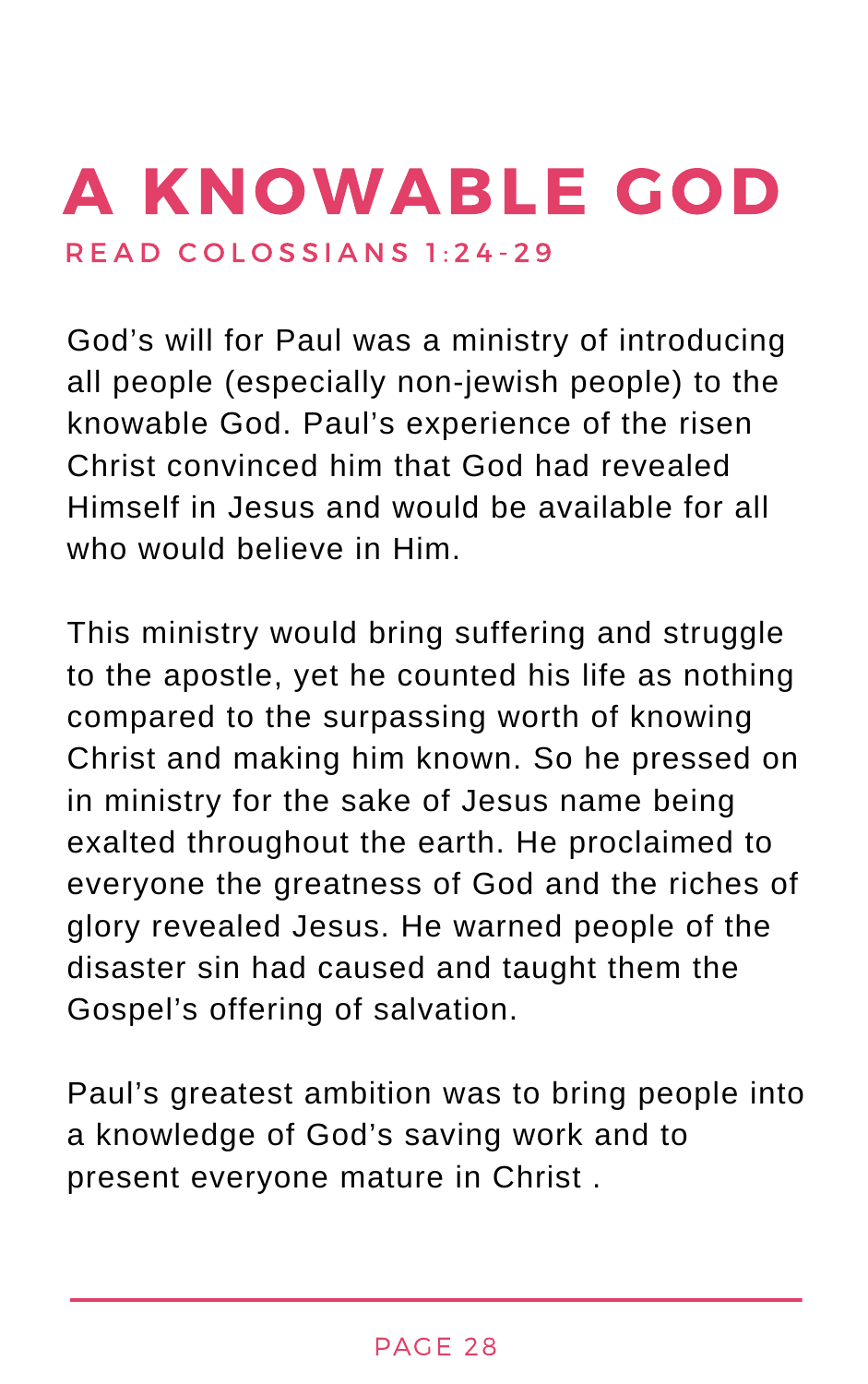







This is to say that people cannot know Christ better without knowing the scriptures better. It is only through an expository ministry of the word of God can be fully known: and it is only through the word of God that Christ can be fully known.

#### **JOHN STOTT**

Rejoice that God has made Himself known. His gracious forgiveness makes way for a friendship that would never had been possible if God did not initiate restoration in His son.